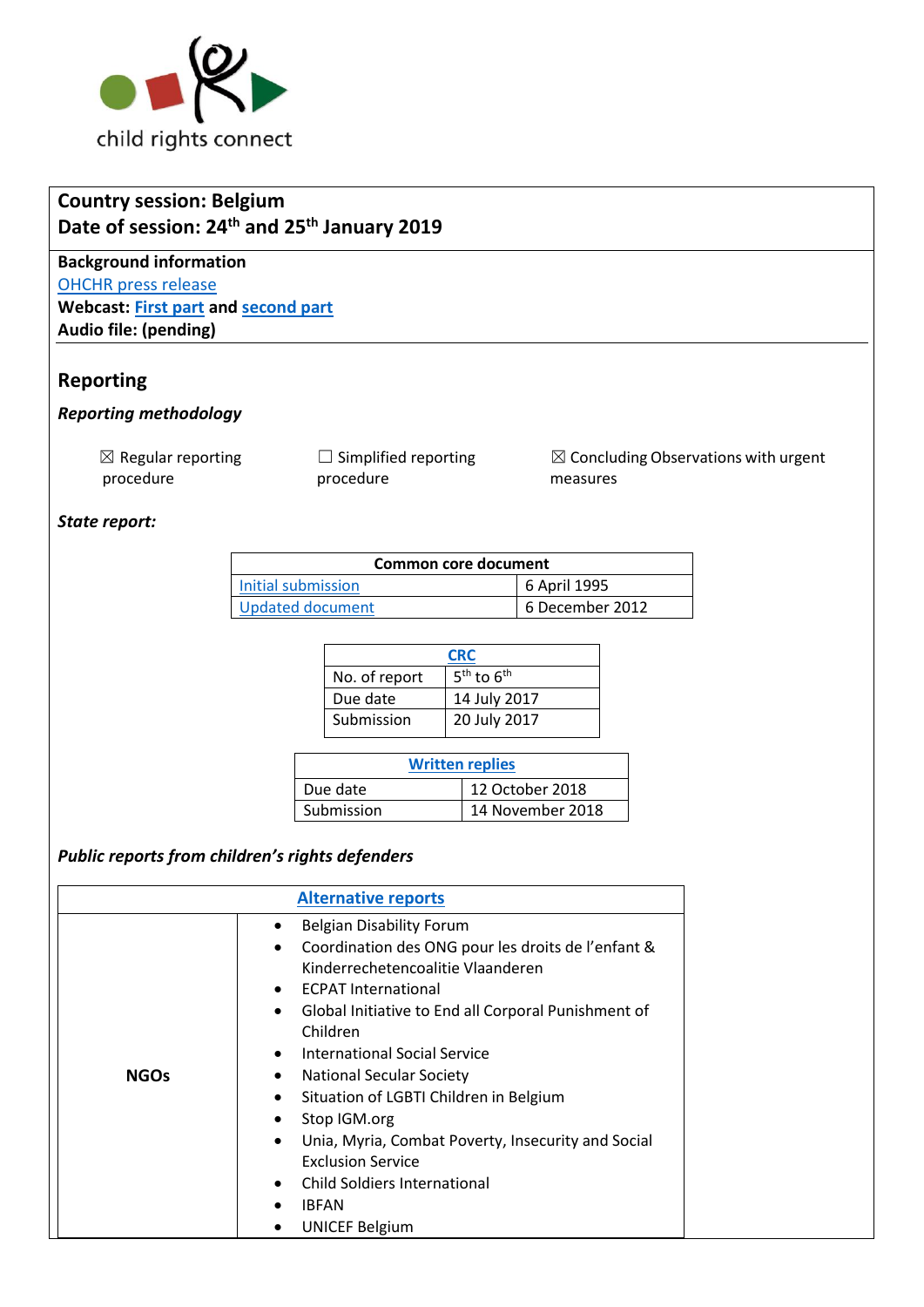

# **NHRIs Ombudsman** • Flemish and French children's rights Commissioner

## **State delegation**

The large delegation was headed by the Permanent Representative of Belgium to the UN and other international organisations and supported by the deputy permanent representative, the first secretary, the head of the National Commission for children's rights and representatives from different ministries and from the Flemish and Walloon regions

# **Committee's Task Force members**

| Name & Last Name                     | Country         |  |
|--------------------------------------|-----------------|--|
| <b>Bernard Gastaud (coordinator)</b> | <b>Monaco</b>   |  |
| Velina Todorova                      | <b>Bulgaria</b> |  |

## **Dialogue description**

#### i. Character of the dialogue

The atmosphere of the dialogue was open, constructive and interactive, following an in depth and technical discussion with the Committee and the delegation.

### ii. General assessment made by the Committee

The Committee commended the efforts made for budget allocations to be rights-based, to cover the rights enshrined in the CRC, to combat poverty and social exclusion and efforts to develop indicators and to push the children's rights agenda at the EU level. Some of the main areas of concern to the Committee were standard of living, migrant children, children with disabilities and juvenile justice. The issue of coordination and consistency between regions was repeatedly raised in various areas of implementation of the CRC.

#### iii. Main issues discussed:

- **General Measures of Implementation:** The Committee asked the State party if they were considering the withdrawal of their reservations on article 2 and 40 and expressed concern that no Belgian legislation fully integrates all provisions of the CRC. They were concerned that the coordinating body does not efficiently implement the CRC and that the action plan are inconsistent between the regions. What are the status of the current objectives, the Committee asked. In terms of data collection the Committee noted that a number of categories of children were not taken into account. They highlighted gaps in the independent monitoring mechanism, requested more information on the functions of the ombudsperson and asked if the CRC was disseminated efficiently, amongst both professionals and children. The State party responded that they were not currently considering the withdrawal of their reservations. They explained that in the Flemish and Walloon regions, the ombudsperson is selected by the parliament to ensure its independence and that the regions' action plans – which are coordinated – have intermediary assessments and final evaluation mechanisms. They explained that the principles of the CRC and children's rights are taught is schools and went into detail about these programmes in the Flemish and Walloon regions. They furthermore explained how professionals interacting with children in many different fields are trained on the CRC. In terms of data collection they outlined specific studies and different indicators used to determine the quality of implementation of the CRC.
	- **Definition of the Child:** The Committee asked if there were discussions about abolishing the exceptions allowing for marriages before the age of 18. The State party responded that there are not, but that the minimum age of marriage is 18 and exceptions – which are very rare – must be requested to the family court.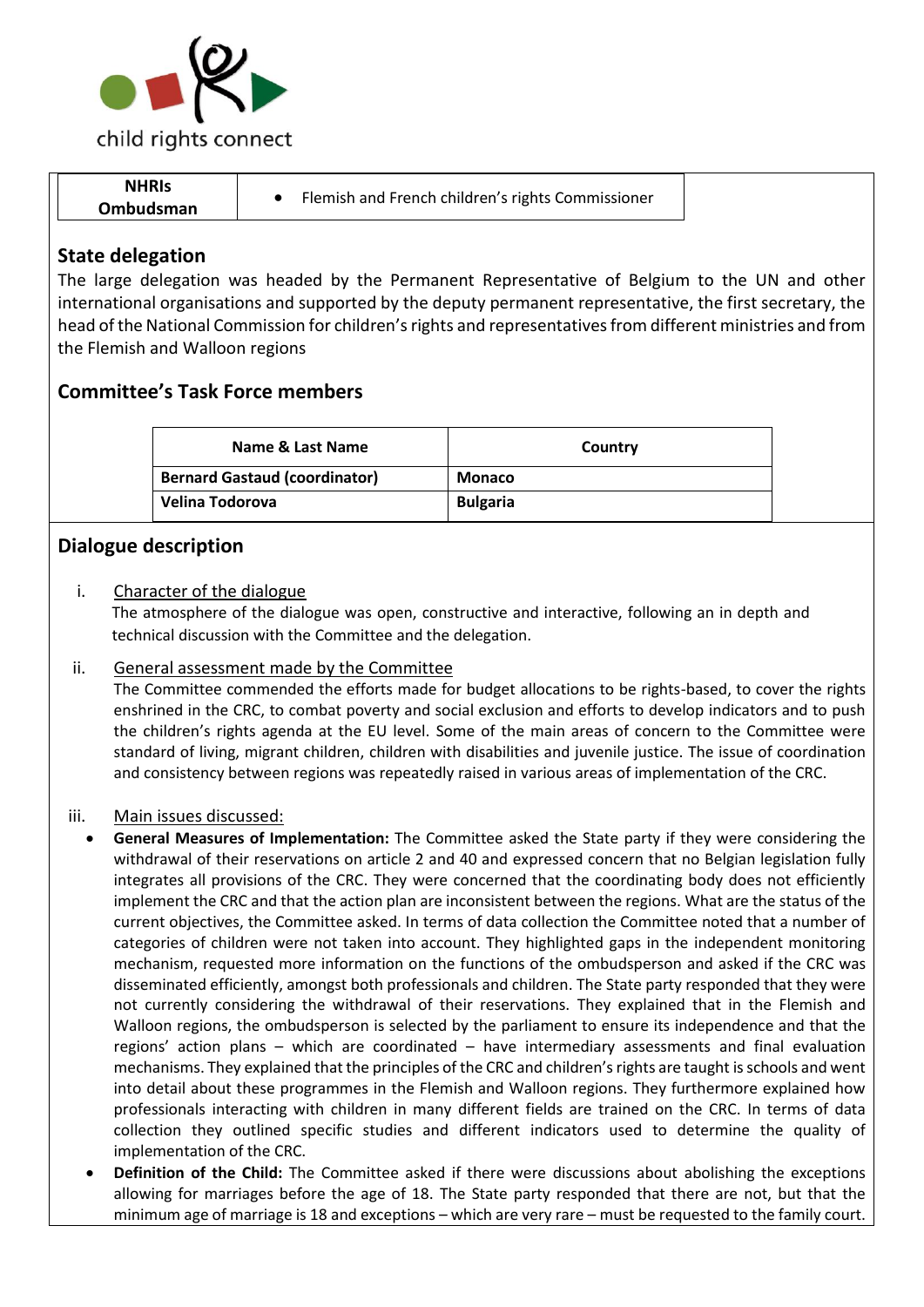

- **Best Interest of the Child:** The Committee expressed concern that the principle of best interest of the child is not systematically applied and noted that children appear unsatisfied by decisions affecting their lives. Does the State party have trainings on this principle for professionals, in particular for judges and migration authorities, the Committee asked. The State party responded that this principle is enshrined in the Belgian constitution, outlined how the principle is integrated into a variety of legislation and explained how professionals in different fields are taught about the principle, including migration officials.
- **Right to be Heard**: The Committee asked if participation at the age of 16 is a statutory right, if it is enforced and what impact it has on local policies. Are parents encouraged to take children's views seriously, they asked. They noted the disparity between regions of the age of maturity, which they consider furthermore to be too high. They expressed concern with regards to children's involvement in decisions pertaining to intersex surgery and euthanasia. The State party noted that children are involved in the evaluation of regional action plans. In Flanders, children have the right to take part in municipal elections and they are involved in the elaboration of local policies as it is an obligation to have an advisory committee for young people. The Walloon region noted various campaigns and initiatives to support child participation in the family sphere. When it comes to intersex surgeries, there is no particular legislation but children's moral, physical and sexual integrity is ensured by the constitution and they explained that euthanasia procedures are more restricted for minors.
- **Non-discrimination Principle:** The Committee expressed concern about the perceived wide-spread discrimination in Belgium on the grounds of skin colour, religion, ethnicity or language and the isolation and stigmatisation of children based on their origin. They asked the State party what measures are being taken to combat discrimination, including hidden discrimination in school, and if incidences of hate-speech have been prosecuted. The State party noted that discrimination on the basis of religion or other is against the law. They outlined a few of the campaigns and measures taken to combat discrimination in schools, including tackling cyberbullying and combatting prejudice and stereotypes, by focusing on teacher training, promoting complaint and support mechanisms and ensuring equality of opportunity.
- **Civil rights and Freedoms**: The Committee raised the issue of the prohibition of wearing distinctive religious symbols in schools. The State party explained that there is no law on this matter so decisions are made institution to institution.
- **Standard of living:** The Committee flagged with concern that child poverty is relatively high in Belgium and asked where the gaps and issues are in tackling this and ensuring policy reaches the daily reality of children. They asked the State party about the reforms to the child support system, asking if children's varied needs are taken into account. The State party in response highlighted a wide variety of initiatives taken to tackle poverty and noted that policies focus on three main areas: access to sufficient resources, access to services and child participation. Furthermore, they clarified, the third federal plan to combat poverty has a specific pillar for social inequality and discrimination.
- **Violence against Children**: The Committee raised as a main concern the lack of sound legal prohibition of corporal punishment. Regarding sexual violence, they inquired after the legislative status, services for victims and data on prosecution and convictions. What measures are in place to prevent FGM and forced marriages and deconstruct sexism, they asked. They also asked if there had been studies on the causes of violence against children to inform policies and what measures are in place to support children reporting cases of violence (in particular they inquired after helplines). The State party responded that various steps have been taken to address harassment and bullying, such as no-hate-speech campaigns, and that there were various support mechanisms in place, for all forms of violence, for children, parents and professionals, including different helplines. They also noted that a bill to amend the civil code and prohibit corporal punishment was proposed but not passed due to disagreements in and resignation of the federal government. There are various decrees they noted, on the prevention of abuse in community, which obliges adults to take action when becoming aware of abuse. Various other examples of legislative and preventive steps taken at the federal level were shared. They highlighted that a number of studies are underway and that support tools for parents have been set up to address the base causes of family and domestic violence. The State party also laid out the care system, support mechanisms for victims of sexual violence, including the plan to open three new sexual violence centres in 2019, and the helplines which are complemented by chats and emails.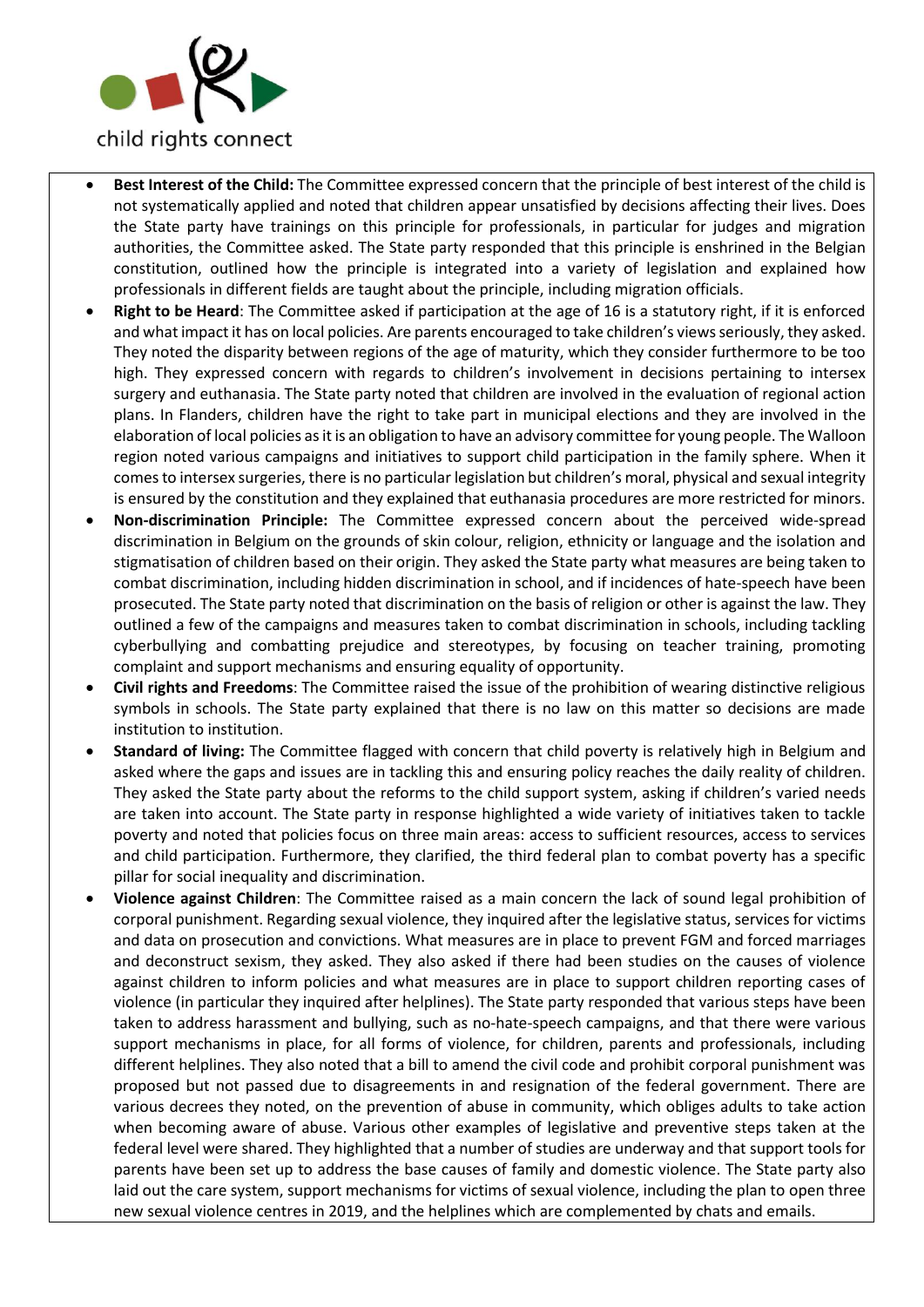

- **Family environment and alternative care:** The Committee asked the State party about the shortage of places in preschools and the lack of flexible schemes for different working parents. They expressed concern about the high rate of institutionalisation, particularly of children with disabilities and unaccompanied minors, despite legislation that favours family environments – they asked if the State party has plans to adopt a deinstitutionalisation strategy. The State party said that early childhood care centres are undergoing significant change in light of the recognition of the importance of early childhood in a child's development. There is a plan to increase the number of places available, to strengthen access, ensure services are provided for all diverse needs and improve the skills of staff.
- **Children in a situation of migration:** The Committee expressed concern about various aspects relating to children in a situation of migration, including institutionalisation, age-determination techniques and the respect of the principle of best interest of the child. The State party explained how the principle of best interest of the child is integrated into all aspects of the migration system, how professionals working in the field receive training on the CRC and child-friendly practices and the specific protection measures in place for unaccompanied minors. They explained the criteria for detention of children in a situation of migration.
- **Juvenile justice:** The Committee noted the need for reform so that children will fall under the juvenile justice system up to the age of 18 and expressed concern about shortcomings in the training of persons working in juvenile justice, including judges. They noted the lack of regulations on children imprisoned with their parents and the lack of a body to monitor detention places. The representative of Flanders outlined alternative sentences, reintegration plans and the regulations regarding deprivation of liberty. In Wallonia, children are sent to youth community centres, not prisons with adults, and 18 is the age of criminal responsibility.
- **Education:** The Committee raised various shortcomings in the education sector, including the cost of materials falling on parents and a lack of sufficient places in schools. They asked if measures to combat school drop-out and cyberbullying were effective. The State party outlined a variety of programs to tackle inequality and the impact of students' socio-economic status on educational outcomes, including measure to combat segregation and drop-outs and to improve student support, guidance and orientation.
- **Children with disabilities:** The Committee welcomed the efforts made by the State party but noted that segregated schooling still persisted. They asked what the main obstacle is to achieving inclusive education and how many children benefit from such inclusive education programmes in the different regions. The State party noted that children with disabilities are involved in drafting their personalised intervention plan and that services these children use must also have seats for children in their user's councils.
- **Children's rights and the environment:** The Committee asked if there are plans to develop a comprehensive national strategy to combat pollution and the reduction of green-house gas emissions, in compliance with the State's commitments under the Paris agreement.
- **Special measures:** The Committee asked the State party about unaccompanied minors, flagging the inadequate host situation, including in forced closed return centres which run counter to the best interest of the child, and the lengthy and difficult family reunification process.

## **Recommendations of the Committee**

In its [Concluding Observations,](https://tbinternet.ohchr.org/_layouts/treatybodyexternal/Download.aspx?symbolno=CRC%2fC%2fBEL%2fCO%2f5-6&Lang=en) the Committee drew attention to the need for urgent measures concerning the **following six areas**:

- **Children with disabilities:** The Committee urges the State party to improve the collection of data on children with disabilities in order to develop informed policy in consultation with children with disabilities and their representative organisations. Furthermore, they highlight the need to provide inclusive education, paying attention to infrastructure, leisure spaces, transportation and trained educators, whilst taking into account children's individual needs. The Committee pushes the State to take immediate measures ensuring access to quality and timely health care and encourages them to implement countrywide personal assistance budgets.
- **Mental health:** The Committee urges the State party to undertake studies on mental health issues, including stress, suicide and ADHD and to take comprehensive measures to address these issues on the basis of the results. With relation to ADHD, the Committee encourages the State to ensure that drugs are used as a measure of last resort and that proper information on treatment options is provided to children and their parents. The State is advised to conduct campaigns and programmes to promote a positive image of mental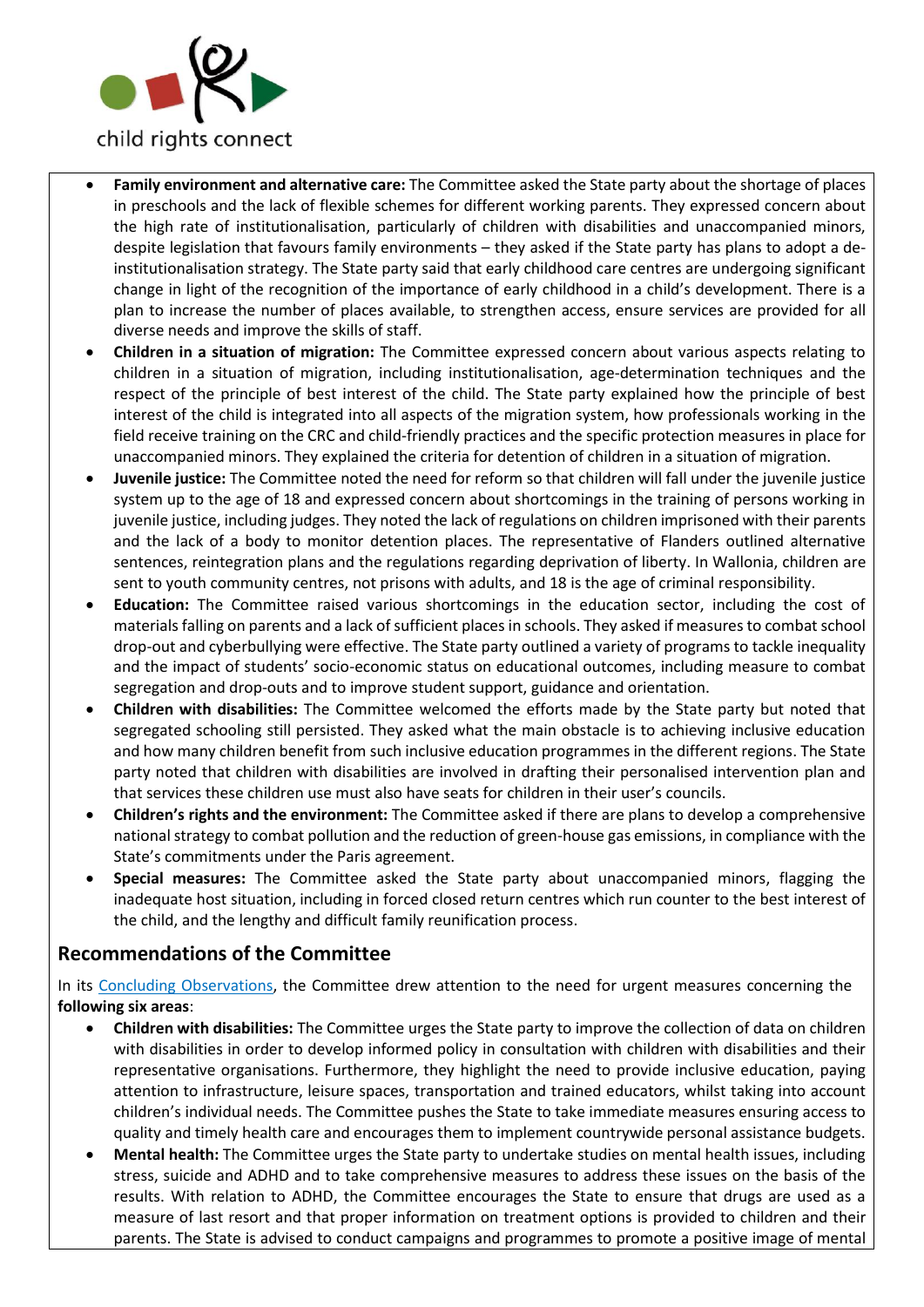

health care and psychological support. The Committee pushes the State to ensure access to mental health professionals and, for refugee and migrant children, intercultural mediators and interpreters.

- **Standard of living:** The Committee urges the State to develop a comprehensive rights-based poverty strategy for children and to ensure that all children enjoy the right to adequate housing, noting in particular the need for housing suiting the lifestyle of Roma families. They push the State to address comprehensively the root causes of begging and to ensure that the concerned children are maintained in school. The Committee presses the State party to review the welfare system to ensure a decent standard of living is guaranteed, while taking into account different family situations, and the respect of all rights under the CRC without discrimination.
- **Education:** The Committee urges the State party to increase efforts in the education system to combat inequalities, discrimination and bullying. They urge the State to support the integration of children from disadvantaged backgrounds, raise awareness of complaint mechanisms, harmonise guidelines for the collection of case-related data and implement prevention and intervention mechanisms. They push the State to strengthen teacher training in diversity, intercultural competences and conflict management. The State Party is advised to abolish school expenses, review the Flemish anti-dropout policy, develop non-repressive measures to ensure disadvantaged children remain in the education of their choice and increase the capacity of schools, in particular in the Brussels-capital region.
- **Children in a situation of migration:** The Committee recommends the State party to develop a uniform protocol on age-determination methods that is multidisciplinary, scientifically-based and respectful of children's rights, used only in cases of serious doubt and with an appeal mechanism available. The State party is pushed to effectively investigate cases of abuse with regards to unaccompanied children, strengthen their protection, including through the guardianship service, and improve the provision of shelter, including through the youth welfare system and foster care. The Committee urges the State party to put an end to the detention of children in closed centres, to use non-custodial sentences, ensure the best interests of the child are a primary consideration, including in matters relating to asylum and family reunification, and to develop and disseminate child-friendly information on asylum-seeking children's rights and means to seek justice.
- **Administration of justice:** The Committee urges the State party to eliminate all possibility that children are tried as or detained with adults, ensure the provision of legal assistance and ensure lawyers and judges are trained on children's rights and child-friendly approaches. They push the State to promote recourse to nonjudicial measures and the use of non-custodial sentences when possible. The State is urged to use detention as a measure of last resort and, when it is unavoidable, ensure it is reviewed on a regular basis with a view to its withdrawal and that detention conditions comply with international standards – noting in particular access to education and health services, and proximity to children's home. Finally, it is recommended that the State reviews the act on municipal and administrative penalties to ensure it is not applicable to children and that it is only within the juvenile justice system that sanctions for antisocial behaviour can be imposed.

# **Sustainable Development Goals**

Throughout its Concluding Observations the Committee referred to the following targets:

- 1.3 on implementing nationally appropriate social protection systems and measures for all;
- 2.2 on ending all forms of malnutrition and addressing the nutritional needs of adolescent girls, pregnant and lactating women and older persons;
- 3.4, 3.5, 3.9 on reducing health issues and deaths relating to non-communicable diseases, substance abuse, hazardous chemicals and air, water and soil pollution, through prevention, treatment and the promotion of mental health and well-being;
- 4.1 on ensuring that all children complete free, equitable and quality education leading to relevant effective learning outcomes;
- 5.3 on eliminating all harmful practices, such as child, early and forced marriage and FGM;
- 10.3 on ensuring equal opportunity and the reduction of inequalities of outcome;
- 13.5 on taking urgent action to combat climate change and its impacts;
- 16.2 on ending abuse, exploitation, trafficking and all forms of violence and torture.